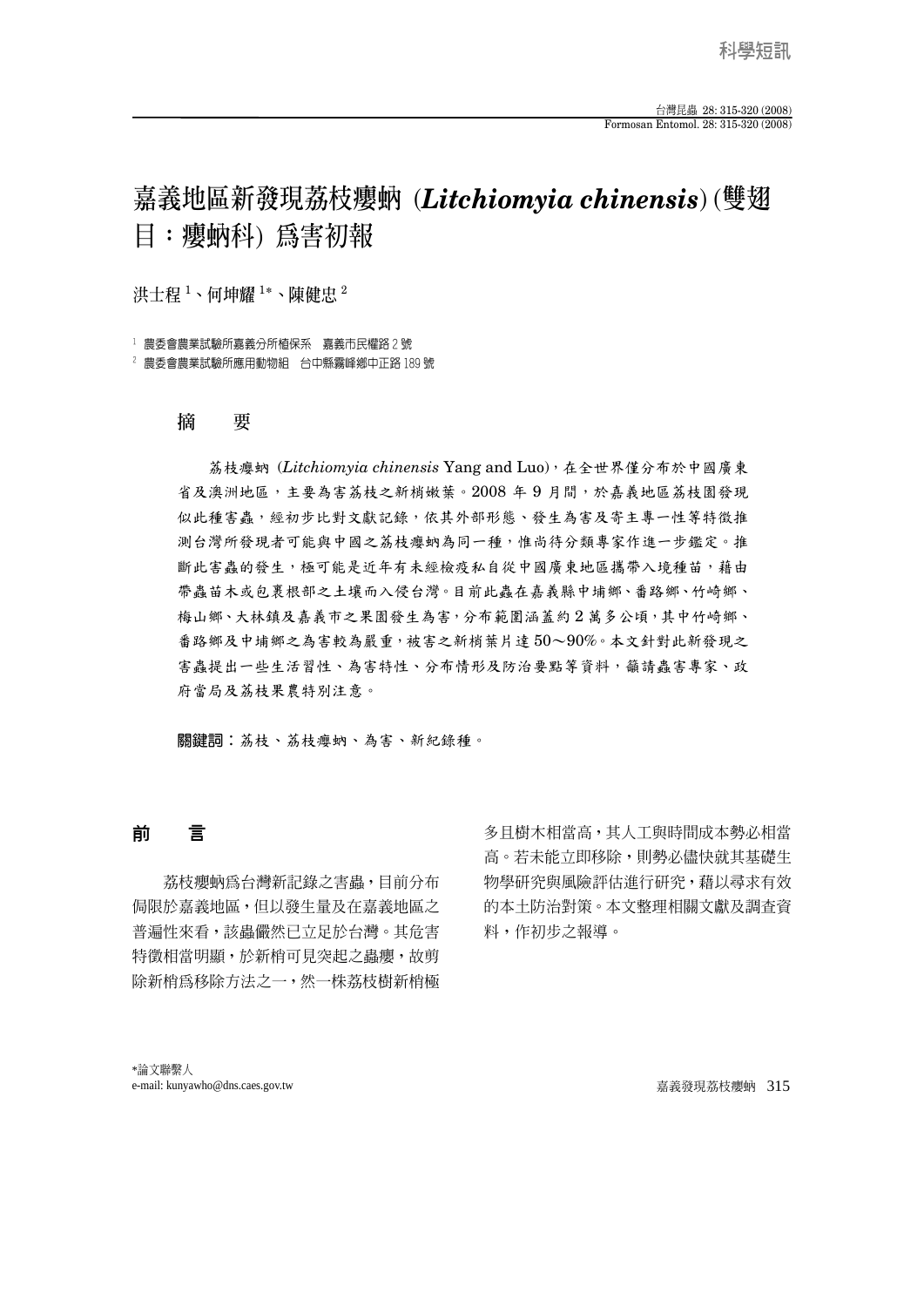

圖一 荔枝癭蚋各期形態:A. 卵,B. 幼蟲,C. 蛹,D. 成蟲。 Fig. 1. Morphology of *Litchiomyia chinensis*. A. egg, B. larvae, C. pupae, D. adult.

#### 分類地位

荔枝癭蚋之俗名有荔枝葉癭蚊及荔枝癭 蠅等稱呼,屬於雙翅目癭蚋科 (Diptera: Cecidomyiidae),英名為 litchi gall midge。 同物異名之記載有 *Dasyneura* sp. 、 *Dasineura* sp. 及 *Dasyneura* spp. (He *et al*., 1992; Naumann, 1993; Zhang *et al*., 1997; Liu and Zhang, 1998), 後經 Yang and Luo (1999) 詳細描述,重新定名為 *Litchiomyia chinensis* Yang and Luo,並認定上述皆屬同 一種。

#### 外部形態

荔枝癭蚋成蟲體型小,似紅色小蚊子,雌 蟲體長  $1.5 - 2.5$  mm, 翅透明, 腹部暗紅色, 產卵器長度約為腹部 1/3,雄蟲體型略小。卵 呈橢圓形,長約 0.2 mm, 無色透明,孵化前 顏色變暗。幼蟲蛆形,前期無色透明,老熟時 橙紅色,前胸腹面有黃褐色 Y 形胸骨,體長約  $1.3\sim2.5$  mm。蛹短圓筒形,為裸蛹,初期橙 紅色,漸轉暗紅色,長約 1.8~2.0 mm (Liu *et*   $al., 1998:$ 圖一)。

## 生活習性

荔枝癭蚋在廣東每年可發生 7~8代,11 月以後以 1、2 齡幼蟲在葉片蟲癭內越冬,至 次年2月下旬3 齡幼蟲老熟,脫離蟲癭掉落淺 土中化蛹,至 3 月下旬或 4 月初,第 1 代成蟲 從土中羽化。羽化後不久 (0~2 天) 即可交 尾、產卵,壽命僅 $1 \sim$ 3天。卵期 $1 \sim$ 2天,幼 蟲期 13~18天,蛹期約 11~26天,完成1世 代 (從第 1 代成蟲產卵至第 2 代產卵) 約需 30 ~45 天。5 月初溫度開始升高,完成第 2 代之 時間略短,約僅需 25~30天。第3代自6月 初開始,因 6、7、8及9月間溫度較高,每月 各約可發生一代以上,此期間因荔枝不斷有新 的抽梢,致使各世代間有相當程度的重疊。至 10 月間, 第 7 或第 8 代之成蟲已羽化, 隨即 產卵以趕上幼蟲越冬 (Liu *et al.*, 1998)。台灣 之氣候略似廣東,推測每年應可發生 7~8 代。

## 為害特性

荔枝癭蚋猶如多數造癭昆蟲,其寄主範圍 窄,只危害荔枝,成蟲喜蔭蔽潮濕之環境,卵 多產於荔枝嫩葉背面,卵粒呈一列或兩列均勻 散佈於主脈兩邊。幼蟲孵化後隨即鑽入葉肉

316 台灣昆蟲第二十八卷第四期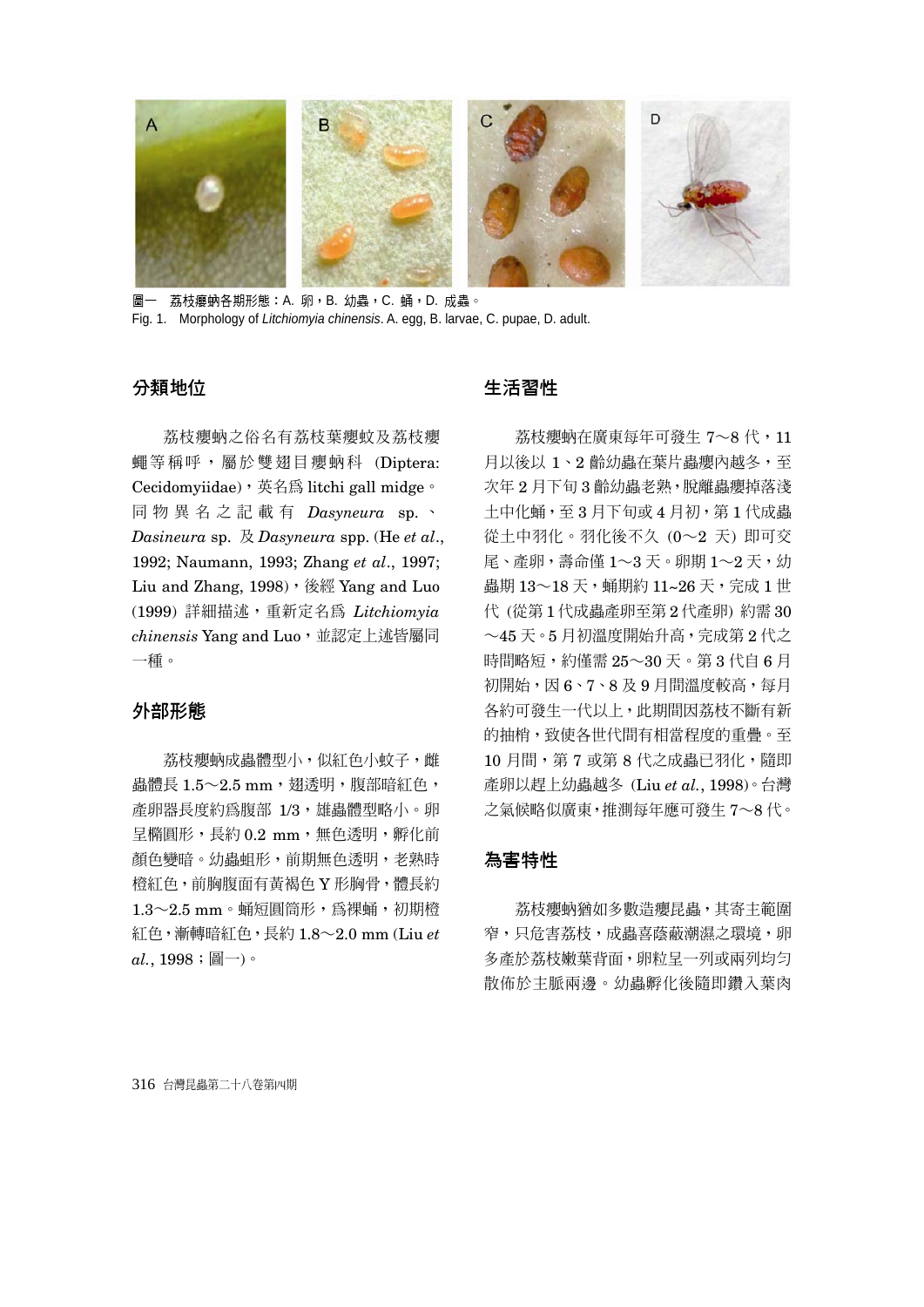

圖二 荔枝新梢嫩葉被癭蚋為害狀:A. 被害之新梢葉片,B. 被害後之老熟葉片,C. 被害葉片感染炭疽病。 Fig. 2. Leaves of a young shoot damaged by *Litchiomyia chinensis*. A. Damaged young leaves, B. Damaged mature leaves, C. Damaged leaves infested by anthracnose disease.

內,初期早水浸狀小圓點斑,幼蟲繼續在其中 發育,引起該處葉片組織局部增生,逐漸造成 葉片上、下兩面隆起,形成小瘤狀蟲癭(狀似 兩層同心圓,內圓直徑約 0.7 mm 暗褐色,外 圓直徑約 2 mm,內、外圓間為乳黃色)。在幼 蟲發育期間,受害之葉片仍可繼續生長,但幼 蟲老熟脫離蟲癭後,蟲癭會逐漸乾涸,最後多 形成小孔洞,影響葉片正常光合作用。蟲癭傷 口亦可能感染炭疽病等病菌寄生,而當整葉之 蟲癭面積超過 50%時,即可能造成新葉扭曲變 形,甚至整個新梢枯萎 (Zhang, 1993; Zhang *et al.*, 1997;圖二)。當荔枝癭蚋發生嚴重時, 葉片會乾枯、掉落,間接地影響到植株之生 長、開花及果實之產量與品質。

#### 新梢被害調查

於 2008 年 9 月底在嘉義農業試驗分所 (面積約 0.2 公頃) 的荔枝園,選取 5 株含有新 梢的荔枝樹,每株調杳 10 新梢,結果共有 10 新梢發現到蟲癭,新梢被害率為 20.0%。選取 14 段新梢進行調查,每新梢平均含有 6.2 個複 葉,而其中平均有 3.6 個複葉被害 (即 58.1%)。再選取 20 個複葉作調査,每複葉平 均含有 6.0 片單葉,其中平均有 3.3 片單葉被 害 (即 55.0%)。就整株新梢全部單葉之荔枝癭 蚋為害率計算,則為  $20.0 \times 58.1 \times 55.0\%$  = 6.4% (表一)。再就所有新梢有被害之葉片中選 取 60 葉片,調查葉上之蟲癭數目,則平均每 葉片上有 8.2 ± 8.3 個,每葉片之蟲癭數介於 1 ~42 個之間。另在番路及中埔發生嚴重之荔 枝園調查發現,每葉片之蟲癭數目平均超過 10 個,較多者往往超過 50 個,最多有 60 多個。

## 發生分布調查

荔枝癭蚋於 2008 年 9 月間在嘉義地區發 現, 筆者於 10 月初就沂於嘉義、雲林及台南 地區之荔枝園進行調查,初步得知分布範圍尚 僅止於嘉義縣內。從東邊番路鄉、竹崎鄉至西

嘉義發現荔枝癭蚋 317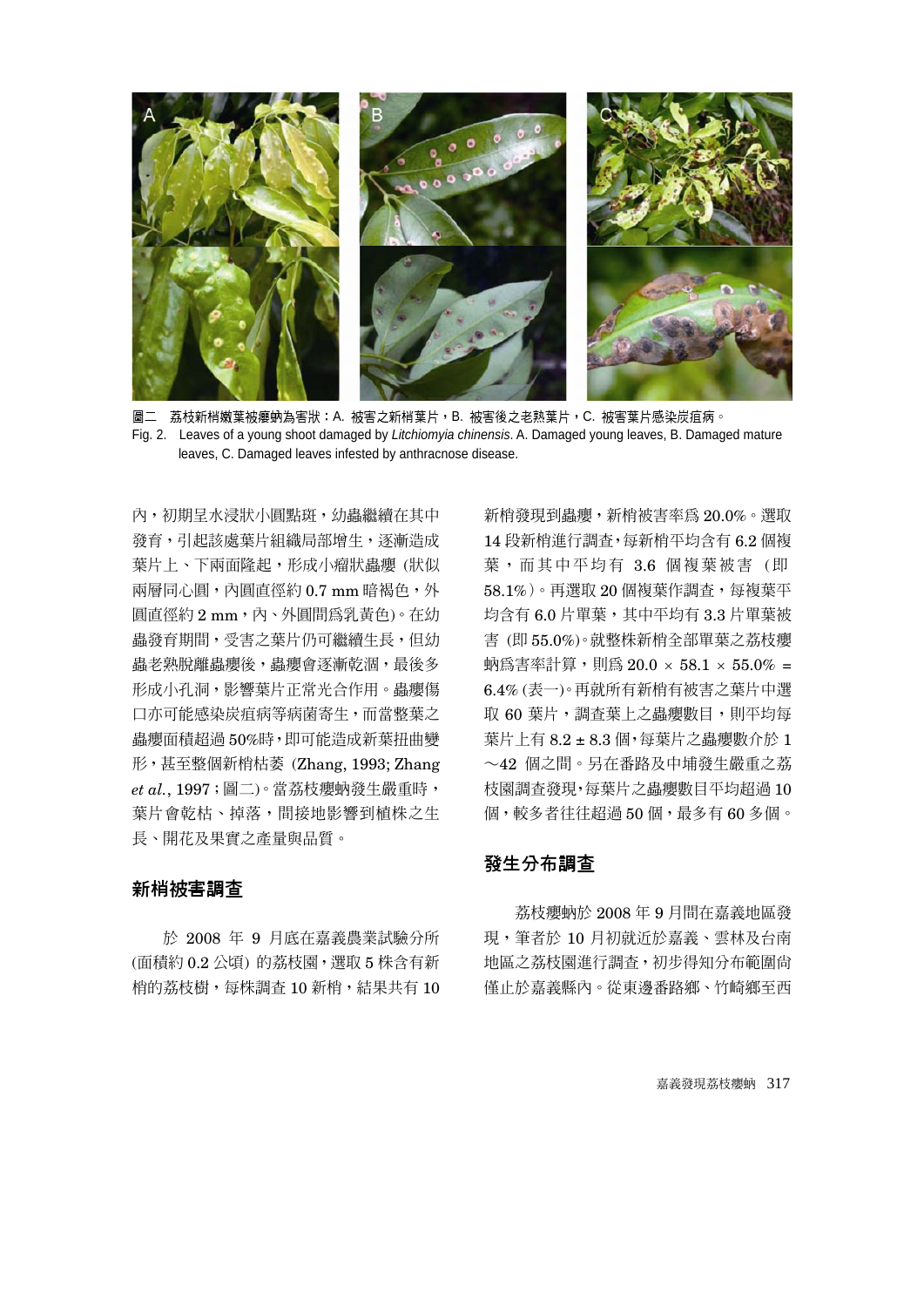表一 2008 年 9 月於農試所嘉義分所之荔枝園進行荔枝癭蚋危害調查結果

| Table 1. Investigation of the damage of Litchiomyia chinensis in a litchi orchard of the TARI-Chiayi Branch in |  |  |  |  |  |
|----------------------------------------------------------------------------------------------------------------|--|--|--|--|--|
| September, 2008                                                                                                |  |  |  |  |  |

| Plant parts   | No. investigated | No. damaged       | Damage rate (%) | <b>Replicates</b> |
|---------------|------------------|-------------------|-----------------|-------------------|
| Young shoot   |                  | 2.0               | 20.0            |                   |
| Compound leaf |                  | 3.5               | 58.1            | 14                |
| Simple leaf   |                  | 3.3               | 55.0            | 20                |
| Damaged leaf  |                  | $8.2 \pm 8.3^{1}$ | 100.0           | 60                |

 $<sup>1</sup>$  Number of galls per leaf.</sup>

邊嘉義市、大林鎮,南邊中埔鄉至北邊梅山 鄉,估計散佈面積至少已超過 2 萬多公頃。其 中以竹崎、番路及中埔之發生較嚴重,被害新 梢葉片多達 50~90%,而嘉義市、大林鎮及梅 山鄉之被害則尚輕微,多約為 5~20%。根據 Hung et al. (2008) 之報告,荔枝癭蚋以前在 台灣並無發生之紀錄,推斷此蟲極可能是近年 有人未經檢疫,私自由中國廣東地區攜帶種苗 進入嘉義地區種植,可能藉由帶蟲植株或包裹 之土壤而入侵台灣。由於荔枝癭蚋成蟲體型纖 細,可藉風力分散,很容易由新侵入地區快速 向外圍擴散,例如中國大陸的荔枝癭蚋於 1982年僅在廣東少數荔枝園出現,但到1987 年發生已相當嚴重 (He *et al*., 1992)。台灣之 荔枝癭蚋目前侷限於嘉義地區,依其分散特 性,未來可能很快就會分散到各荔枝產區造成 為害。

#### 防治要點

由於癭蚋類之繁殖力極強,若以每株荔枝 有 30 新梢、每梢有 6 複葉、每複葉有 6 單葉、 每單葉片以 10 蟲癭估算,每株樹就能產生 10,800 隻成蟲,在新發生外來種昆蟲通常無天 敵抑制之情形下,其危害的嚴重性不可輕忽。 依據 Liu et al. (1998) 之建議,荔枝癭蚋最佳 之防治時期,應是在每年之 2 月下旬老熟幼蟲 脫離葉片入土後,至 4 月上旬成蟲羽化之期 間。可把握在 2 月下旬至 3 月上旬施用殺蟲 劑,以粒劑混拌土壤或將農藥直接噴於土表, 如此可維持 30~40 天之殘效以毒殺土中之幼 蟲、蛹及剛羽化之成蟲,全年只要施用一次即 能收取最大之效果。在荔枝平常之抽梢嫩葉期 間,若發現有被為害之情形,亦可在樹冠葉部 噴殺蟲劑,約隔兩週再噴一次,即可毒殺產卵 之成蟲、卵及蟲癭內之幼蟲。若能即時將被害 之新梢嫩葉 (尤其是含有越冬幼蟲者) 剪除、 燒毀,亦能有效降低蟲源。另外,將樹冠作適 當修剪,保持充分通風與透光,亦可改善荔枝 癭蚋所喜好的遮蔭、潮濕之孳生環境 (Liu and Zhang, 1998)。

## 引用文獻

- **He, D. P., M. L. Zeng, G. P. Chen, and M. N. Lin.** 1992. A preliminary study on the leaf gall on litchi. Natural Enemies of Insects 14(1): 42-46. (in Chinese)
- **Hung, S. C., K. Y. Ho, and J. W. Jhang.** 2008. Litchi insect pest management in Taiwan. Proceedings of a Symposium on Litchee Industry and Development in Taiwan. pp. 137-148. Pintung, Taiwan. (in Chinese)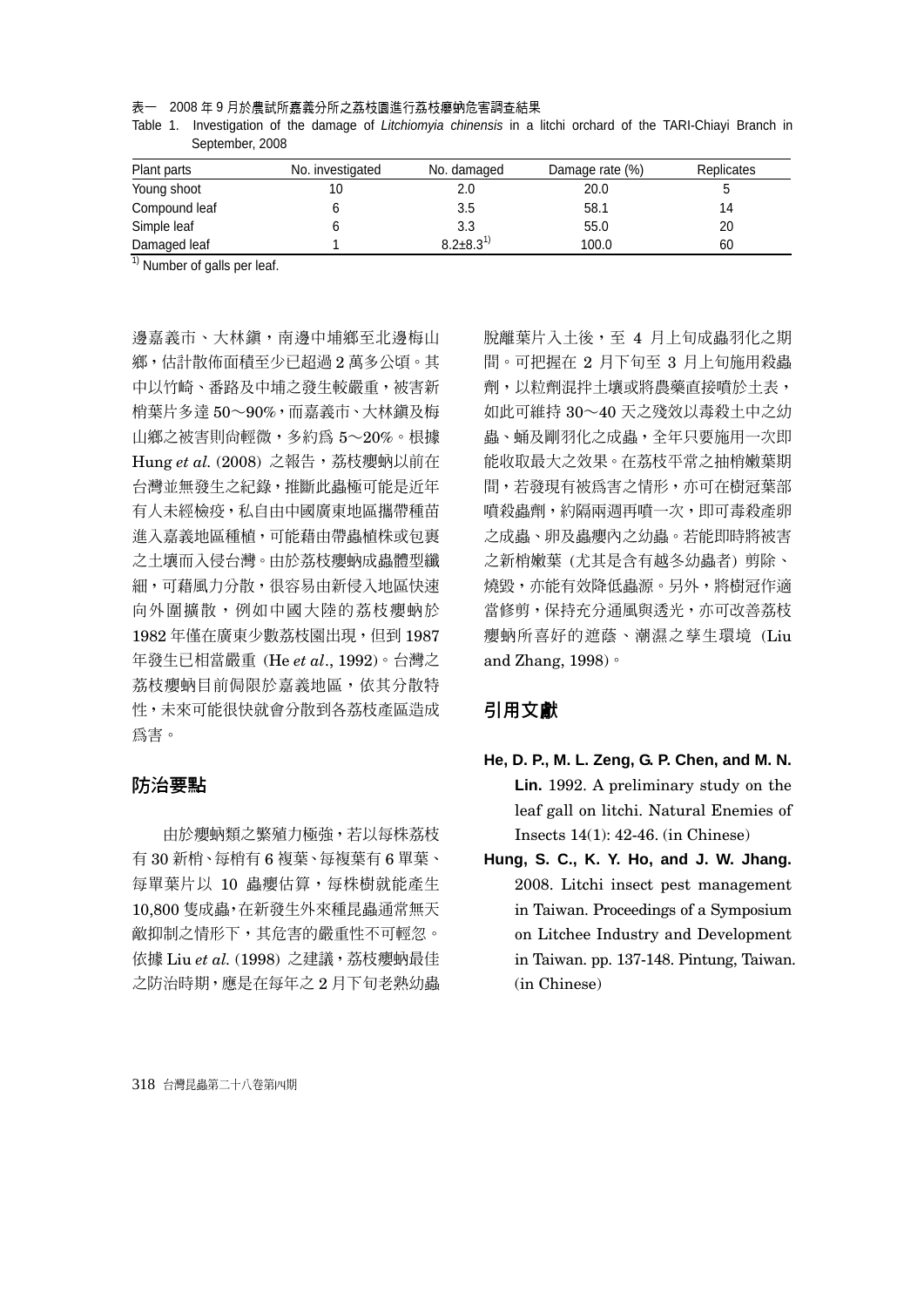- **Liu, D. G., and R. J. Zhang.** 1998. Control of major litchi pests. Natural Enemies of Insects 20(2): 75-80. (in Chinese)
- **Liu, J. C., J. F. Liu, and S. C. Yu.** 1998. Litchi Abundant Yield Cultivation Technique Color Diagram. pp. 85-86. Chinese Agriculture Publisher, Bejing, China. (in Chinese)
- **Naumann, I.** 1993. CSIRO Handbook of Australian Insect Names. Common and Scientific Names for Insects and Allied Organisms of Economic and Environmental Importance  $(6^{th}$  edition). pp. 193. East Melbourne, Victoria, Australia.
- **Yang, C. K., and Q. H. Luo.** 1999. A new genus and species of gall midge (Diptera: Cecidomyiidae) infesting litchi from China. Entomotaxonomia 21: 129-132. (in Chinese)
- **Zhang, Z. W.** 1993. Litchi Abundant Yield Cultivation. pp. 101. Jin-Dun Publisher, Bejing, China. (in Chinese)
- **Zhang, Z. W., P. Y. Yuan, B. Q. Wang, and Y. P. Qui.** 1997. Litchi Pictorial of Cultivation. Pomology Research Institute, Guangdon Academy of Agricultural Science, Guangzhou, China. 189 pp. (in Chinese)

收件日期:2008 年 10 月 29 日 接受日期:2009 年 2 月 3 日